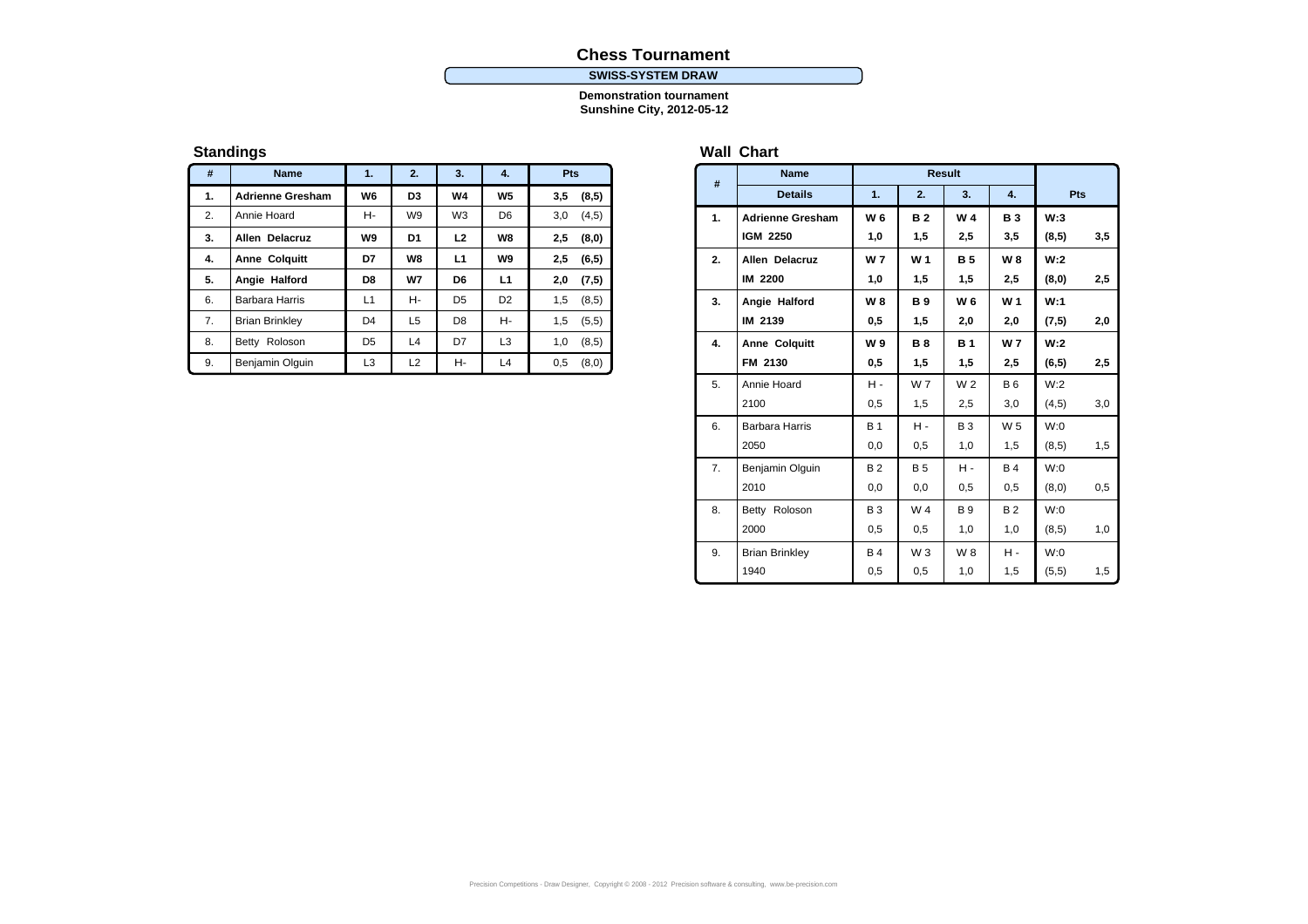# **Chess Tournament**

#### **SWISS-SYSTEM DRAW**

**Demonstration tournament Sunshine City, 2012-05-12**

### **Fixtures & Results**

| #                | No.            | Info       | <b>Name</b>             | <b>Result</b>                                     | <b>Name</b>             | Info       | No.            |
|------------------|----------------|------------|-------------------------|---------------------------------------------------|-------------------------|------------|----------------|
| R <sub>1</sub> 1 | 1              | <b>IGM</b> | <b>Adrienne Gresham</b> | $1 - 0$                                           | Barbara Harris          |            | 6              |
| R <sub>12</sub>  | $\mathbf{2}$   | IM         | Allen Delacruz          | $1 - 0$                                           | Benjamin Olguin         |            | $\overline{7}$ |
| R <sub>1</sub> 3 | 3              | IM         | Angie Halford           | Betty Roloson<br>$\frac{1}{2}$ -<br>$\frac{1}{2}$ |                         |            | 8              |
| R <sub>1</sub> 4 | 4              | <b>FM</b>  | Anne Colquitt           | $\frac{1}{2} - \frac{1}{2}$                       | <b>Brian Brinkley</b>   |            | 9              |
| R <sub>15</sub>  | 5              |            | Annie Hoard             |                                                   | bye                     |            |                |
| R <sub>2</sub> 1 | $\mathbf{2}$   | IM         | Allen Delacruz          | $\frac{1}{2} - \frac{1}{2}$                       | <b>Adrienne Gresham</b> | <b>IGM</b> | 1              |
| R <sub>2</sub> 2 | 9              |            | <b>Brian Brinkley</b>   | $0 - 1$                                           | Angie Halford           | IM         | 3              |
| R <sub>2</sub> 3 | 8              |            | Betty Roloson           | $0 - 1$                                           | Anne Colquitt           | FM         | 4              |
| R <sub>24</sub>  | 5              |            | Annie Hoard             | $1 - 0$                                           | Benjamin Olguin         |            | $\overline{7}$ |
| R <sub>25</sub>  | 6              |            | Barbara Harris          |                                                   | bye                     |            |                |
| R <sub>3</sub> 1 | 1              | <b>IGM</b> | <b>Adrienne Gresham</b> | $1 - 0$                                           | Anne Colquitt           | FM         | 4              |
| R32              | 5              |            | Annie Hoard             | $1 - 0$                                           | Allen Delacruz          | IM         | $\mathbf{2}$   |
| R33              | 3              | IM         | Angie Halford           | $\frac{1}{2} - \frac{1}{2}$                       | Barbara Harris          |            | 6              |
| R <sub>3</sub> 4 | 9              |            | <b>Brian Brinkley</b>   | $\frac{1}{2}$ -<br>$\frac{1}{2}$                  | Betty Roloson           |            | 8              |
| R <sub>35</sub>  | $\overline{7}$ |            | Benjamin Olguin         |                                                   | bye                     |            |                |
| R41              | 3              | IM         | Angie Halford           | $0 - 1$                                           | <b>Adrienne Gresham</b> | <b>IGM</b> | 1              |
| <b>R42</b>       | 6              |            | Barbara Harris          | $\frac{1}{2} - \frac{1}{2}$                       | Annie Hoard             |            | 5              |
| R43              | $\mathbf{2}$   | IM         | Allen Delacruz          | $1 - 0$                                           | Betty Roloson           |            | 8              |
| R44              | 4              | <b>FM</b>  | Anne Colquitt           | $1 - 0$                                           | Benjamin Olguin         |            | $\overline{7}$ |
| R45              |                |            | bye                     |                                                   | <b>Brian Brinkley</b>   |            | 9              |